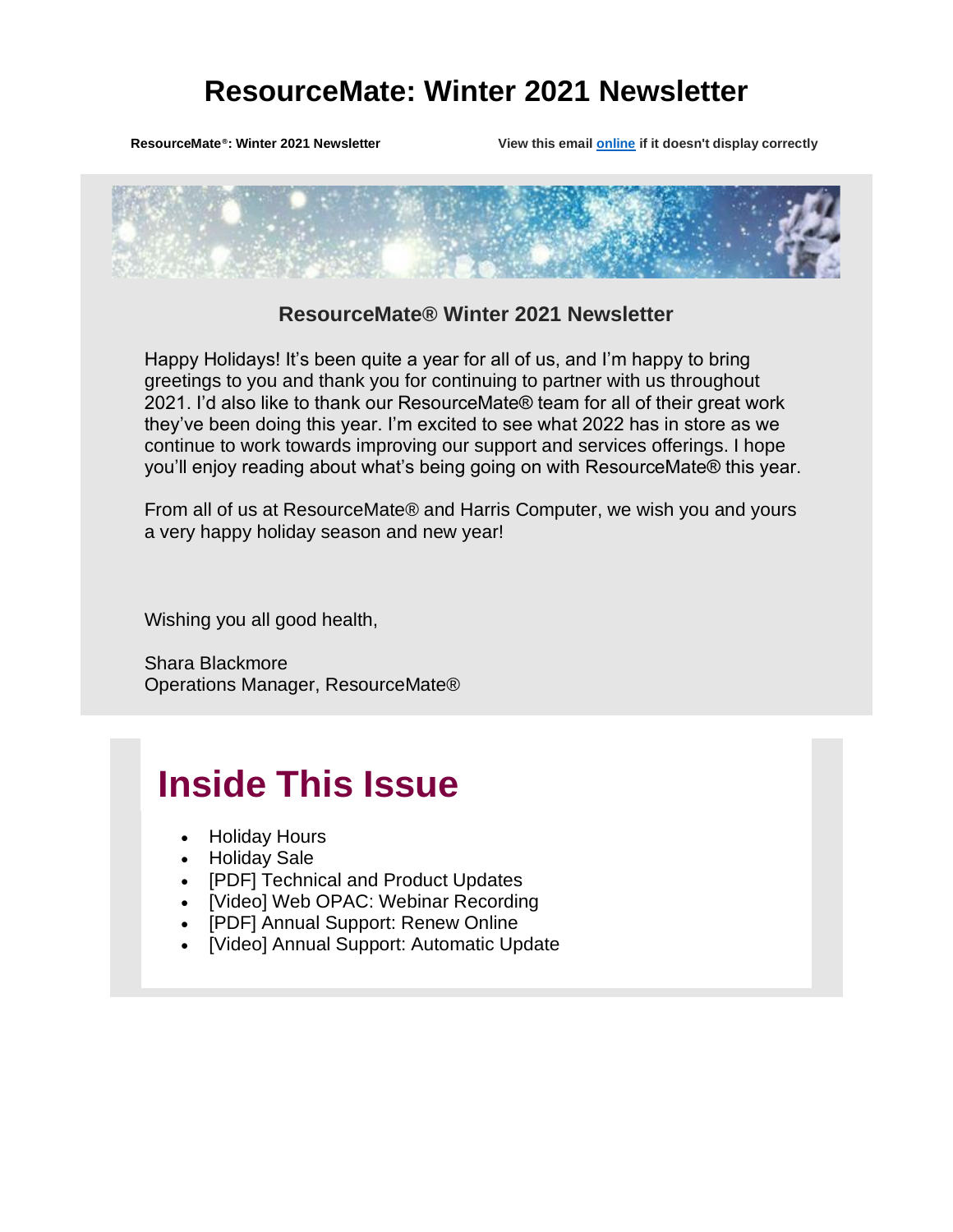### **Holiday Hours**

Our office will be closed on the following days:

- Friday, December 24, 2021 12:00 pm 5:00 pm EST
- Monday, December 27, 2021 All day
- Tuesday, December 28, 2021 All day
- Friday, December 31, 2021 12:00 pm 5:00 pm EST
- Monday, January 3, 2022 All day

We will resume regular operating hours outside of these days from 9:00 am - 5:00 pm EST.

You can place an order any time directly from [our website.](https://app.getresponse.com/click.html?x=a62b&lc=SmVf8F&mc=Is&s=BV3nD5t&u=hN2lS&z=EREsMc2&)

To access the knowledgebase for technical support assistance that is included within your annual support please [click here](https://app.getresponse.com/click.html?x=a62b&lc=SmVfjq&mc=Is&s=BV3nD5t&u=hN2lS&z=EQU9hMG&) and to access our **complimentary** knowledgebase for technical support please [click here.](https://app.getresponse.com/click.html?x=a62b&lc=SmVf5o&mc=Is&s=BV3nD5t&u=hN2lS&z=EME69pH&) 

### **Holiday Sale**

The annual holiday sale is back! We'd like to invite you to take advantage of our biggest sale of the year.

**Save 15% off of the select products and services\* from now until January 3, 2022** using the following promotion code upon check out online or over the phone:

### **HOLIDAYSALE2021**

**[Shop Now >](https://app.getresponse.com/click.html?x=a62b&lc=SmVfYw&mc=Is&s=BV3nD5t&u=hN2lS&z=EIZrQkQ&)**

*What does the holiday sale include?* Library supplies and equipment, training DVDS, start-up package, self-circulation add-on, additional network users, additional capacity licenses, auto backup and offsite storage add-on, multi-language add-on, and upgrades.

*\*What does the holiday sale not include?* Web OPAC, hosting services, annual support, shipping, and promotion code cannot be combined with other offers.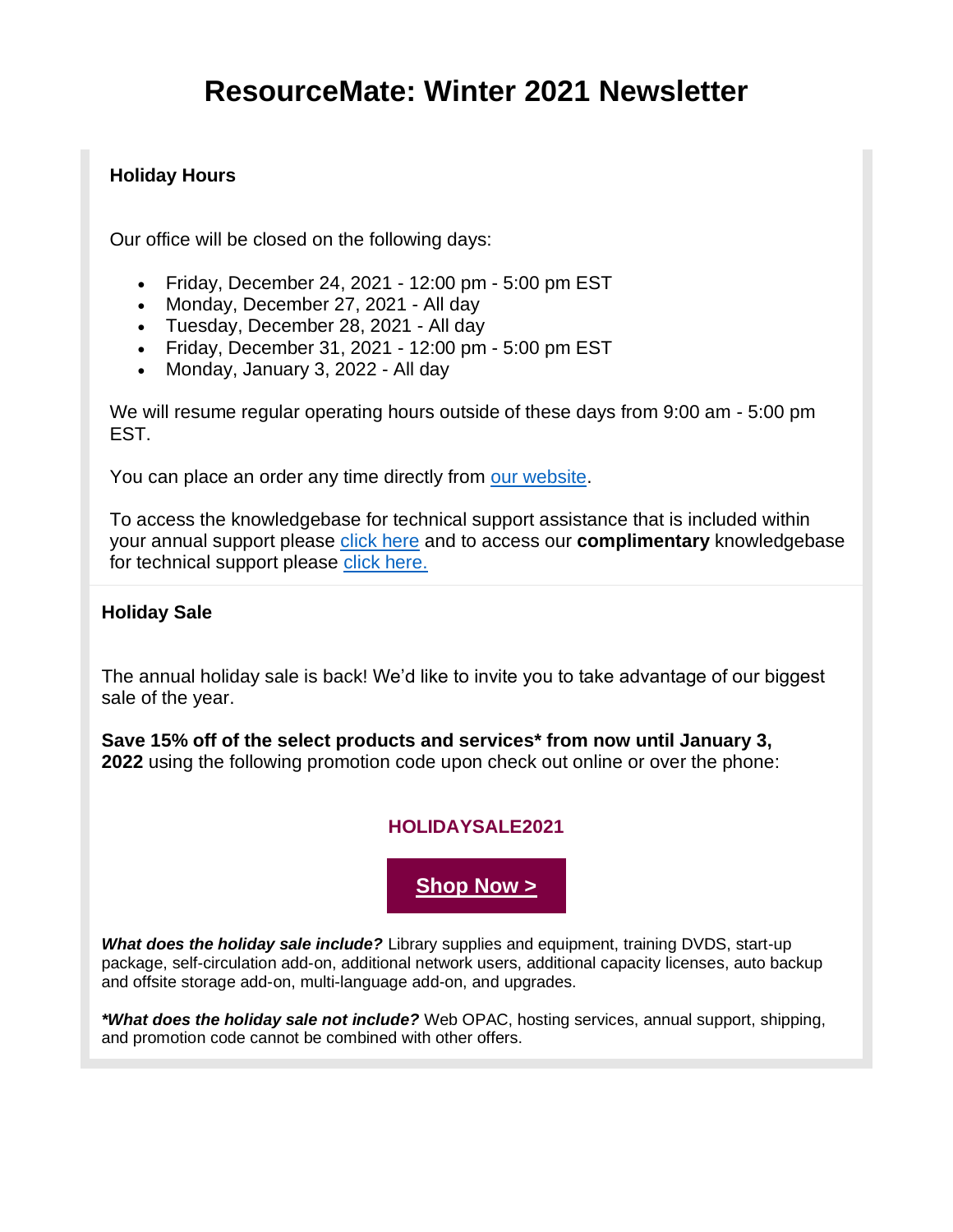

**Auto Backup and Offsite Storage | On Sale for \$126.65** Your data will be automatically backed up based on the frequency you select. The second benefit is that once a month it will automatically send your data to our server for Offsite Storage (Support must be active).

**Save \$22.35 | Regularly \$149.00 | [Add to Cart >](https://app.getresponse.com/click.html?x=a62b&lc=SmVfuT&mc=Is&s=BV3nD5t&u=hN2lS&z=ESwfzmM&)**

**Online Training Level 1, 2, 3 | On Sale for \$42.50** Freshen up on your ResourceMate skills with our 60-minute online training available in beginner, intermediate, and advanced options. DVDs are also available and are 15% off.

#### **Save \$7.50 | Regularly \$50.00 | [Add to Cart >](https://app.getresponse.com/click.html?x=a62b&lc=SmVfT0&mc=Is&s=BV3nD5t&u=hN2lS&z=Etsora&)**





**Upgrade within the Family of Products | 15% Off Upgrades** If you've been looking to upgrade to a new software level, now is your chance! Save 15% off your upgrade to Essential Plus, Extended or Premium. Plus, add-on features like Auto Backup and Additional Item Capacity to your software.

**[Shop Family of Products](https://app.getresponse.com/click.html?x=a62b&lc=SmVfca&mc=Is&s=BV3nD5t&u=hN2lS&z=EwaSdo&)**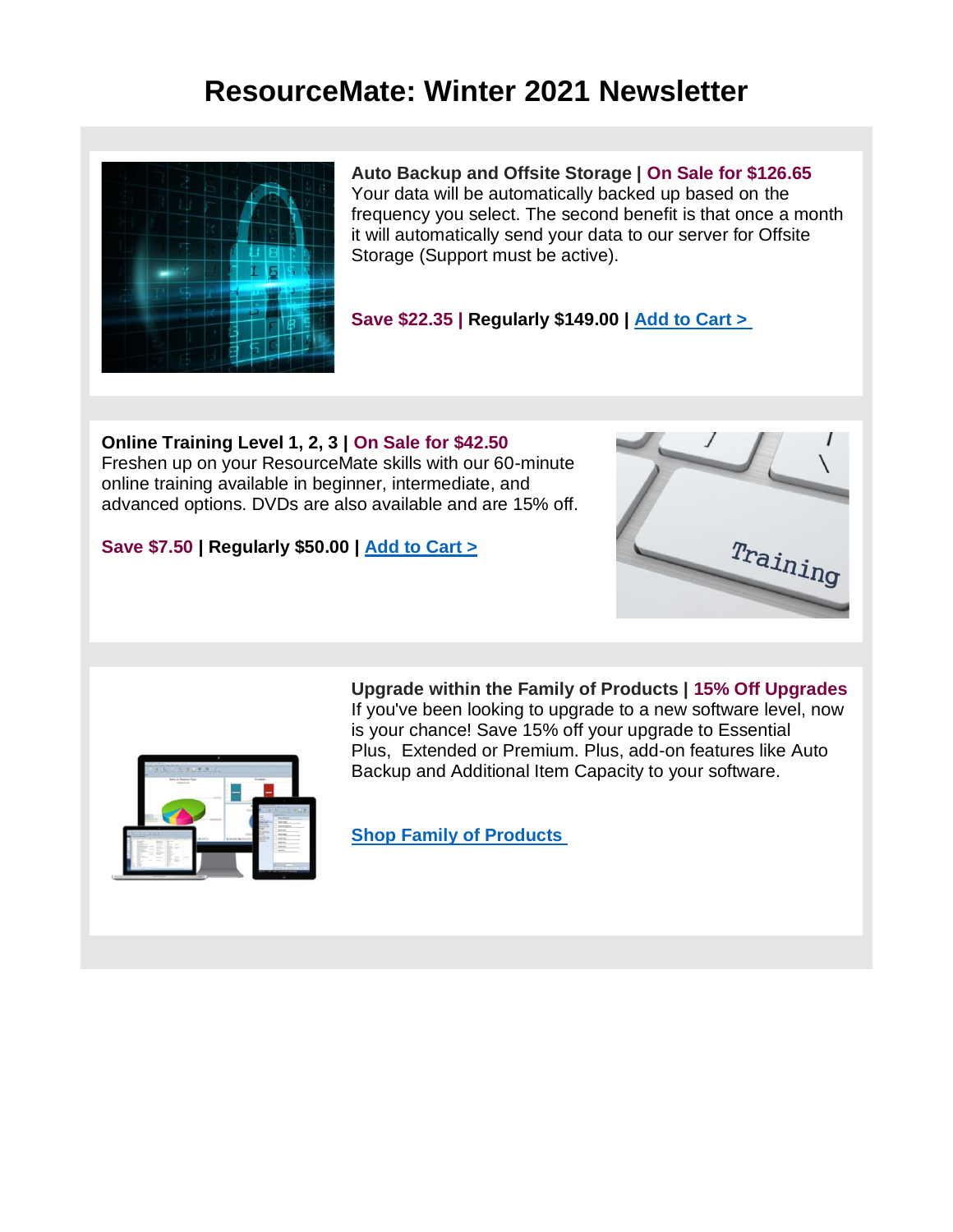### **2021 Technical and Product Updates**

This past year the Support and Development team have focused on improving the integration between ResourceMate and Web OPAC. Improvements include changes to the *Reserves, Backup and Offsite Data Storage, and Patron Data features.* We have summarized three important updates in a PDF. Click the button below to download the highlights.

**[Download the Highlights >](https://app.getresponse.com/click.html?x=a62b&lc=SmVfsP&mc=Is&s=BV3nD5t&u=hN2lS&z=EBO1wVL&)**

### **Web OPAC: Webinar Recording**

Make your library collection searchable anywhere, anytime with Web OPAC!

Web OPAC is an online search screen that lets your patrons search your library from any computer or device with internet access. It's a great way to promote awareness and use of your library! Click on the links below for more details.

Access our pre-recorded Web OPAC Demo by clicking the button below.

**[Watch the Web OPAC Demo >](https://app.getresponse.com/click.html?x=a62b&lc=SmVfbt&mc=Is&s=BV3nD5t&u=hN2lS&z=E981z2a&)**